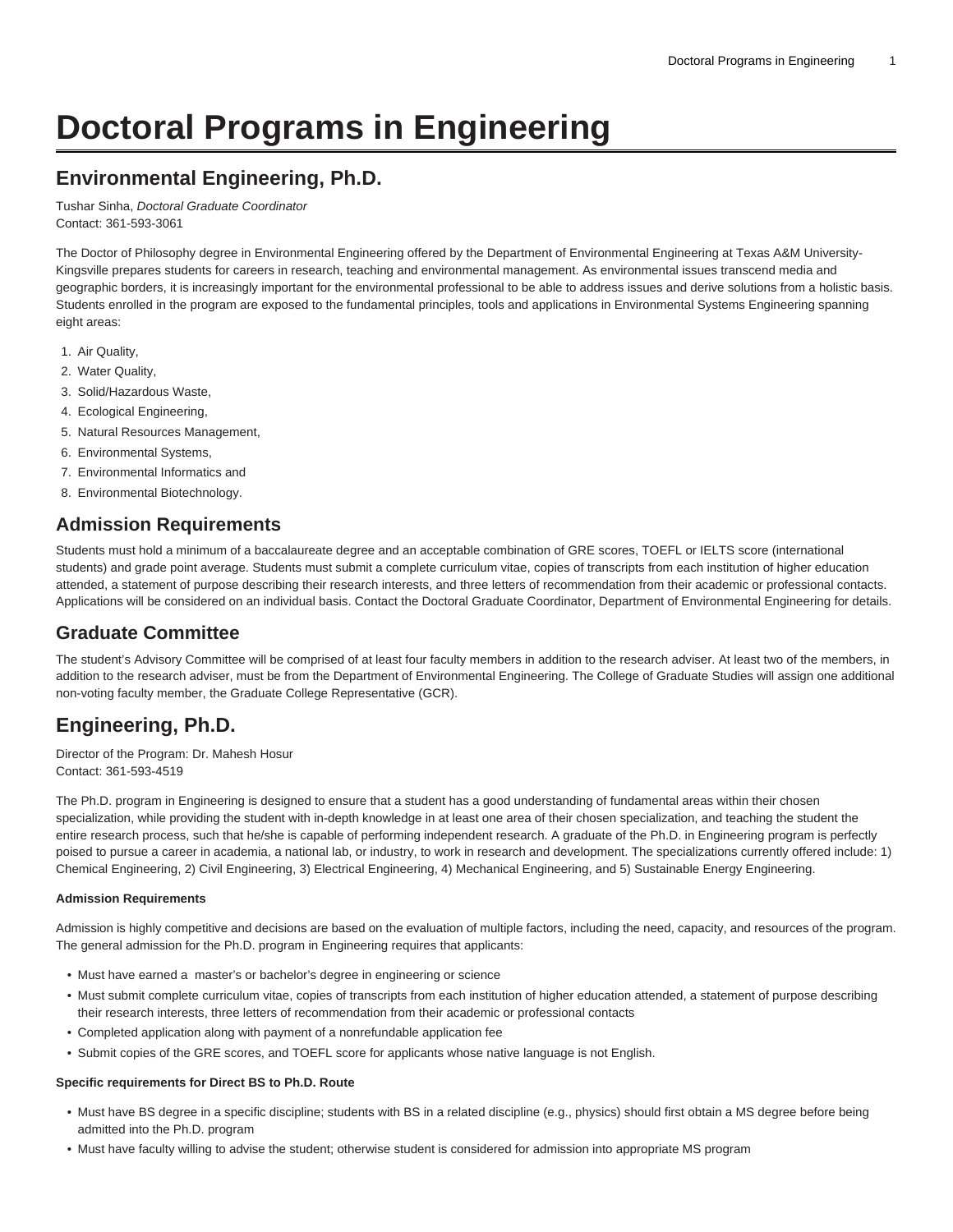- No minimum GPA or GRE (GRE is required for non-TAMUK students); if a faculty agrees to supervise and fund a student
- A direct admit Ph.D. student (i.e., has a B.S. but not an M.S. degree) who has received any form of support from TAMUK (e.g., TA, RA, fellowship, etc.) is NOT allowed to switch to an M.S. degree without receiving written approval from his/her major advisor and Associate Dean for Research and Graduate Affairs

# **Wayne H. King Department of Chemical Engineering and Natural Gas Engineering**

# **Department Faculty**

**Alexander, Matthew L** Associate Professor, Wayne H. King Department of Chemical and Natural Gas Engineering; B.S., Trinity University; M.S., Georgia Institute of Technology; Ph.D., Purdue University.

**Amaya, Joseph** Visiting Assistant Professor, Wayne H. King Department of Chemical and Natural Gas Engineering; B.S., Texas A&M University-Kingsville; M.S., Texas A&M University-Kingsville; Ph.D., Texas A&M University-Kingsville.

**Cabezas, Jose** Professor of Practice, Wayne H. King Department of Chemical and Natural Gas Engineering; B.S., Escuela Superior Politécnica del Litoral (Ecuador); M.S., Texas A&M University-Kingsville; Ph.D., Texas A&M University-Kingsville.

**Duarte, Horacio** Associate Professor, Wayne H. King Department of Chemical and Natural Gas Engineering; B.S., Instituto Tecnologico Regional de Durango (Mexico); M.Eng., Instituto Tecnologico y de Estuidos Superiores de Monterrey (Mexico); Ph.D., Texas A&M University.

**Fan, Zhaoqi** Associate Professor, Wayne H. King Department of Chemical and Natural Gas Engineering; B.Sc., China University of Petroluem (China); Ph.D., China University of Petroluem (China); Ph.D., University of Regina (Canada).

**Mills, Sr., Patrick** Professor, Wayne H. King Department of Chemical and Natural Gas Engineering; B.S., Tri-State University; M.S., Washington University in St. Louis; D.Sc., Washington University in St. Louis.

**Pilehvari, Ali** Professor, Wayne H. King Department of Chemical and Natural Gas Engineering; Chair; B.S., Tehran Polytechnique (Iran); M.E., University of Tulsa; Ph.D., University of Tulsa.

**Rahmani, Nazmul** Professor of Practice, Wayne H. King Department of Chemical and Natural Gas Engineering; B.Sc., Bangladesh University of Engineering and Technology (Bangladesh); M.Sc., University of North Dakota; Ph.D., University of Alberta (Canada).

**Xiao, Chongwei** Associate Professor, Wayne H. King Department of Chemical and Natural Gas Engineering; B.A., Hubei University (China); M.E., Beijing Institute of Technology (China); Ph.D., University of Wyoming.

# **Department of Civil and Architectural Engineering**

# **Department Faculty**

**Aguiniga, Francisco** Professor, Department of Civil and Architectural Engineering; B.S., University of Michoacan (Mexico); M.S., University of Illinois at Urbana-Champaign; Ph.D., Texas A&M University.

**Al-Hamdan, Osama** Associate Professor, Department of Civil and Architectural Engineering; B.Sc., Jordan University of Science and Technology (Jordan); M.Sc., University of Alabama in Hunstville; Ph.D., University of Alabama in Hunstville.

**Al-Qudah, Omar M** Assistant Professor of Practice, Department of Civil and Architectural Engineering; B.S., Mu'tah University (Jordan); M.S., Jordan University of Science and Technology (Jordan); Ph.D., The University of Texas at El Paso.

**Bailey, Breanna** Professor, Department of Civil and Architectural Engineering; Chair; B.S., Texas A&M University; M.S., University of Illinois at Urbana-Champaign; Ph.D., Texas A&M University.

**Choi, Jong-Won** Associate Professor, Department of Civil and Architectural Engineering; B.S., Korea University (South Korea); M.S., Georgia Institute of Technology; Ph.D., Georgia Institute of Technology.

**Faruqi, Mohammed A** Professor, Department of Civil and Architectural Engineering; B.S.C.E., Texas A&I University; M.S.C.E., Texas A&I University; M.Eng., Pennsylvania State University; Ph.D., University of Arkansas.

**Glusing, James** Associate Professor, Department of Civil and Architectural Engineering; B.Arch., University of Houston; M.Arch., University of Houston.

**Hessami, Amir** Assistant Professor, Department of Civil and Architectural Engineering; B.S., Fedowsi University (India); M.S., Sharif University of Technology (Iran); Ph.D., Texas A&M University.

**Liu, Xiaoyu** Associate Professor, Department of Civil and Architectural Engineering; B.S., Nanjing University of Science and Technology (China); M.S., Tongji University (China); Ph.D., University of Nebraska-Lincoln.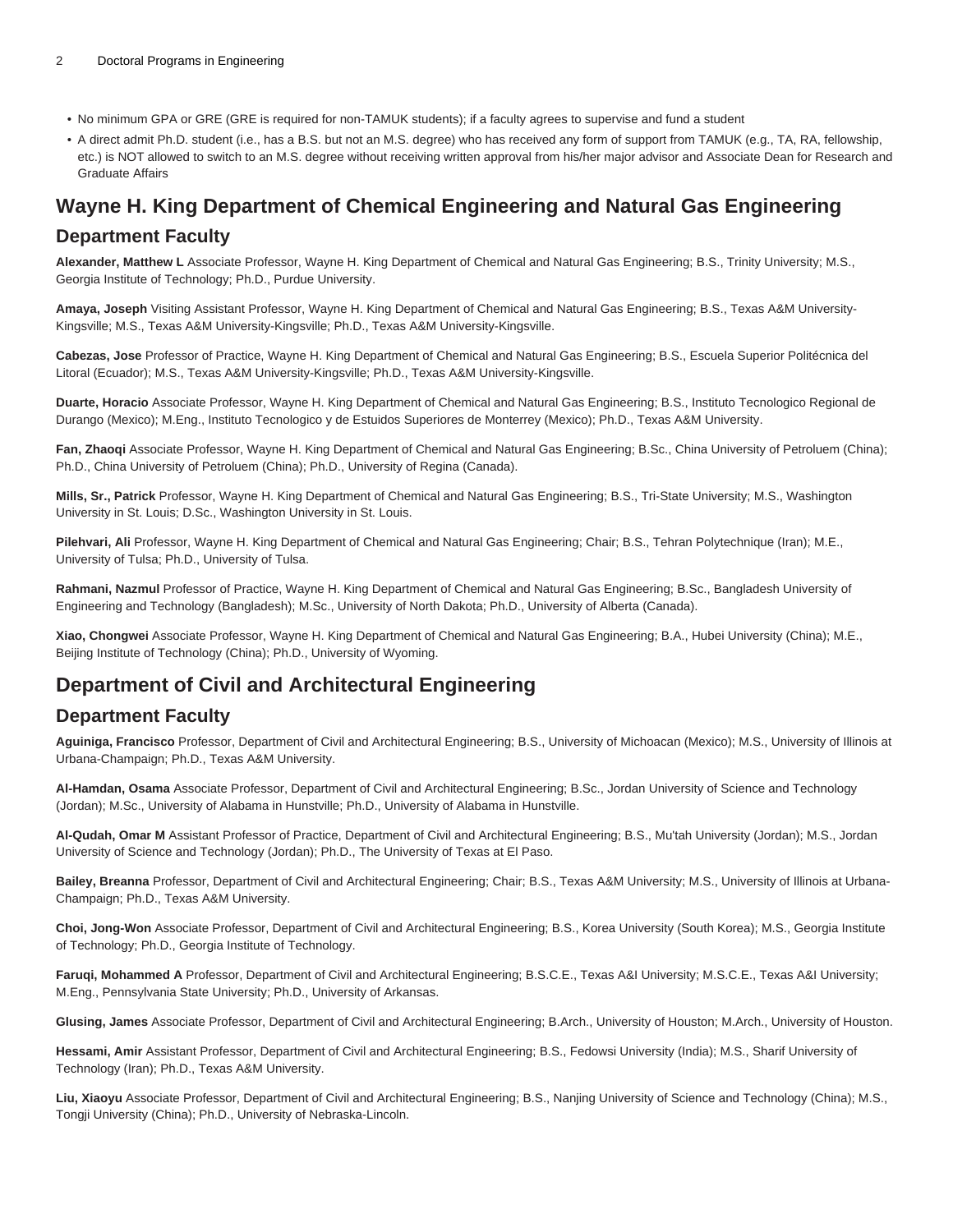**Shen, Hui** Associate Professor, Department of Civil and Architectural Engineering; B.S., East China Jiaotong University (China); M.S., Tongji University (China); Ph.D., Purdue University.

# **Department of Electrical Engineering and Computer Science**

# **Department Faculty**

**Alam, Mohammad S** Professor, Department of Electrical Engineeirng and Computer Science; Special Assistant to the Vice President for Research and Graduate Studies; B.S., Bangladesh University of Engineering and Technology (Bangladesh); M.S., Bangladesh University of Engineering and Technology (Bangladesh); M.S., Wayne State University; Ph.D., University of Dayton.

**Ammari, Habib M** Associate Professor, Department of Electrical Engineeirng and Computer Science; B.S., Faculty of Sciences of Tunis (Tunisia); M.S., Southern Methodist University; Ph.D., University of Texas at Arlington.

**Challoo, Rajab** Professor, Department of Electrical Engineeirng and Computer Science; B.S., Wichita State University; M.S., Wichita State University; Ph.D., Wichita State University.

Fu, Xiangang Visiting Assistant Professor, Department of Electrical Engineeirng and Computer Science; B.S., Ocean University of China (China); M.S., Ocean University of China (China); Ph.D., University of Alabama.

**Girgis, Hani Zakaria** Assistant Professor, Department of Electrical Engineeirng and Computer Science; B.S., The State University of New York at Buffalo; M.S., The State University of New York at Buffalo; Ph.D., The State University of New York at Buffalo.

**Goyal, Ayush** Assistant Professor, Department of Electrical Engineeirng and Computer Science; B.S., Boise State University; Ph.D., University of Oxford (United Kingdom).

**Hicks, David** Associate Professor, Department of Electrical Engineeirng and Computer Science; B.S., Angelo State University; M.C.S., Texas A&M University; Ph.D., Texas A&M University.

**Khan, Maleq** Assistant Professor, Department of Electrical Engineeirng and Computer Science; B.S., Bangladesh University of Engineering and Technology (Bangladesh); M.S., North Dakota State University; Ph.D., Purdue University.

**Kim, Taesic** Associate Professor, Department of Electrical Engineeirng and Computer Science; B.S., Changwon National University (South Korea); M.S., University of Nebraska-Lincoln; Ph.D., University of Nebraska-Lincoln.

**Leung, Chung S** Associate Professor, Department of Electrical Engineeirng and Computer Science; B.S., Florida Institute of Technology; M.S., Florida Institute of Technology; Ph.D., Florida Atlantic University.

**McLauchlan, Lifford L** Associate Professor, Department of Electrical Engineeirng and Computer Science; B.S., Texas A&I University; M.S., Texas A&I University; Ph.D., Texas A&M University.

**Mishra, Avdesh** Assistant Professor, Department of Electrical Engineeirng and Computer Science; B.S., Tribhuvan University (Nepal); M.S., University of New Orleans; Ph.D., University of New Orleans.

**Nekovei, A. Reza** Professor, Department of Electrical Engineeirng and Computer Science; B.S., University of Maine; M.S., University of Maine; Ph.D., University of Rhode Island.

**Nijim, Mais** Associate Professor, Department of Electrical Engineeirng and Computer Science; B.S., Princess Sumaya University for Technology (Jordan); M.S., New Mexico State University; Ph.D., New Mexico Institute of Mining and Technology.

**Noore, Afzel** Professor, Department of Electrical Engineeirng and Computer Science; Associate Dean for Undergraduate Affairs, Frank H. Dotterweich College of Engineering; Chair, Department of Industrial Management and Technology; B.E., University of Madras (India); M.S., Indian Institute of Technology (India); Ph.D., West Virginia University.

**Park, Sung-won** Professor, Department of Electrical Engineeirng and Computer Science; B.E., Hanyang University (South Korea); M.E., Hanyang University (South Korea); M.S.E.E., University of New Mexico; Ph.D., University of New Mexico.

**Smith, Scott** Professor, Department of Electrical Engineeirng and Computer Science; Chair; B.S., University of Missouri; B.S., University of Missouri; M.S., University of Missouri; Ph.D., University of Central Florida.

**Toscano, George** Visiting Assistant Professor, Department of Electrical Engineeirng and Computer Science; B.S., Bangladesh University of Engineering and Technology (Bangladesh); M.S., Bangladesh University of Engineering and Technology (Bangladesh); Ph.D., University of Texas at Arlington.

**Verma, Amit** Professor, Department of Electrical Engineeirng and Computer Science; B.Tech, Institute of Technology (India); M.S., Vanderbilt University; Ph.D., Georgia Institute of Technology.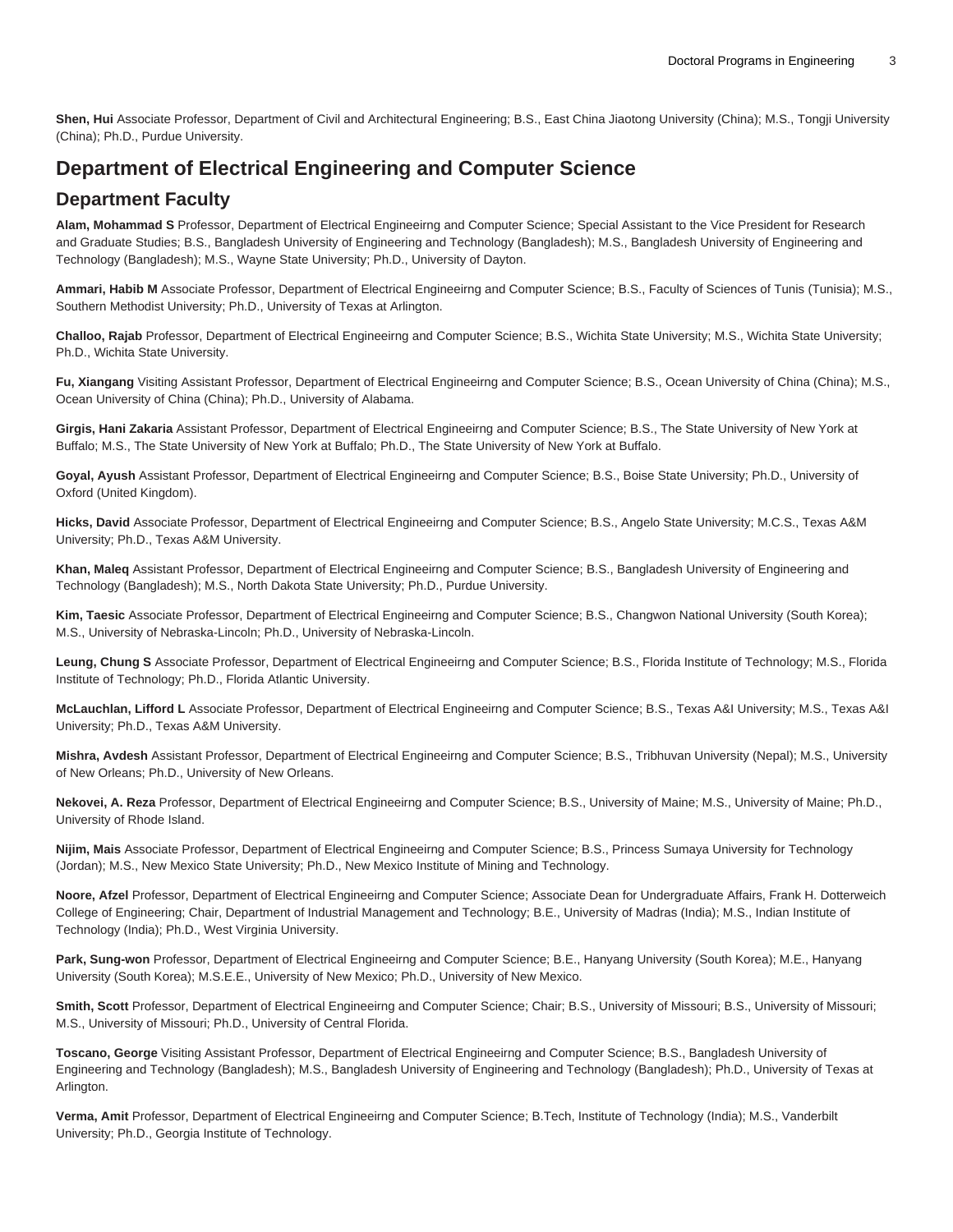**Yilmaz, Muhittin** Associate Professor, Department of Electrical Engineeirng and Computer Science; B.S., Gazi University (Turkey); M.Sc., Pennsylvania State University; Ph.D., Pennsylvania State University.

**Yilmazer, Nuri** Associate Professor, Department of Electrical Engineeirng and Computer Science; B.S., Cukurova University (Turkey); M.S., University of Florida; Ph.D., Syracuse University.

**Zhang, Xuewei** Associate Professor, Department of Electrical Engineeirng and Computer Science; B.S., Tsinghua University (China); M.S., Tsinghua University (China); Ph.D., Massachusetts Institute of Technology.

### **Emeritus**

**Diersing, Robert** Professor of Electrical Engineering, Department of Electrical Engineeirng and Computer Science; Interim Vice President for Research and Graduate Studies; B.B.A., Texas A&I University; M.S., Texas A&I University; M.B.A., Corpus Christi State University; Ph.D., Texas A&M University.

# **Department of Environmental Engineering**

# **Department Faculty**

**Camacho, Lucy M** Associate Professor, Department of Environmental Engineering; B.S., Technische Universitat Dresden (Germany); M.S., Technische Universitat Dresden (Germany); Ph.D., New Mexico State University.

**Clapp, Lee** Professor, Department of Environmental Engineering; B.S., University of Maine; M.S., University of Wisconsin-Madison; Ph.D., University of Wisconsin-Madison.

**Rajib Bhuiyan, Mohammad Adnan** Assistant Professor, Department of Environmental Engineering; B.S., Bangladesh University of Engineering and Technology (Bangladesh); M.S., Bangladesh University of Engineering and Technology (Bangladesh); Ph.D., Purdue University.

**Ramirez, David** Professor, Department of Environmental Engineering; Chair; B.S., Universidad Autonoma de Aguascalientes (Mexico); M.S., University of Illinois at Urbana-Champaign; Ph.D., University of Illinois at Urbana-Champaign.

**Ren, Jianhong** Professor, Department of Environmental Engineering; B.S., Beijing Polytechnic University (China); M.S., Drexel University; Ph.D., Northwestern University.

**Sinha, Tushar** Associate Professor, Department of Environmental Engineering; B.Engr., Maharana Pratap University of Agriculture and Technology (India); M.S., Indian Institute of Technology Delhi (India); Ph.D., Purdue University.

# **Department of Mechanical Engineering and Industrial Engineering**

# **Department Faculty**

**Alam, Shah** Assistant Professor, Department of Mechanical and Industrial Engineering; B.S., Bangladesh University of Engineering and Technology (Bangladesh); M.S., Bangladesh University of Engineering and Technology (Bangladesh); M.S., South Dakota School of Mines & Technology; Ph.D., Louisiana State University.

**Bashetty, Srikanth** Lecturer I, Department of Mechanical and Industrial Engineering; B.S., Jawaharlal Nehur Technological University (India); M.S., Jawaharlal Nehru Technological University (India); M.S., Texas A&M University-Kingsville; Ph.D., Texas A&M University-Kingsville.

**Elkassabgi, Yousri** Professor, Department of Mechanical and Industrial Engineering; B.S., Alexandria University (Egypt); M.S., University of Waterloo (Canada); Ph.D., University of Houston.

**Haik, Yousef** Professor, Department of Mechanical and Industrial Engineering; Chair; B.Sc., University of Jordan (Jordan); M.Sc., University of Iowa; Ph.D., Florida State University; J.D., Hamad Bin Khalifa University (Qatar).

**He, Fei** Associate Professor, Department of Mechanical and Industrial Engineering; B.S., Hunan University of Science and Technology (China); M.S., University of Rhode Island; Ph.D., The State University of New York.

**Hossain, Mohammad** Associate Professor, Department of Mechanical and Industrial Engineering; B.S., Chittagong University of Engineering and Technology (Bangladesh); M.S., Norther Carolina A&T State University; Ph.D., Texas A&M University.

**Hosur, Mahesh** Professor, Department of Mechanical and Industrial Engineering; Associate Dean of Graduate Studies, Frank H. Dotterweich College of Engineering; B.Eng., Karnataka University (India); M.Tech., Indian Institute of Technology (India); Ph.D., Indian Institute of Science (India).

**Isensee, Grady** Lecturer I, Department of Mechanical and Industrial Engineering; B.S., Texas A&M University; M.S., Texas A&M University-Kingsville.

**Jin, Kai** Professor, Department of Mechanical and Industrial Engineering; B.S., Nankai University (China); Ph.D., Texas Tech University.

**Khan, Ovais** Visiting Assistant Professor, Department of Mechanical and Industrial Engineering; B.S., The Nadirshaw Eduljee Dinshaw University of Engineering and Technology (Pakistan); M.S., King Fahd University of Petroleum & Minerals (Saudi Arabia); Ph.D., Wichita State University.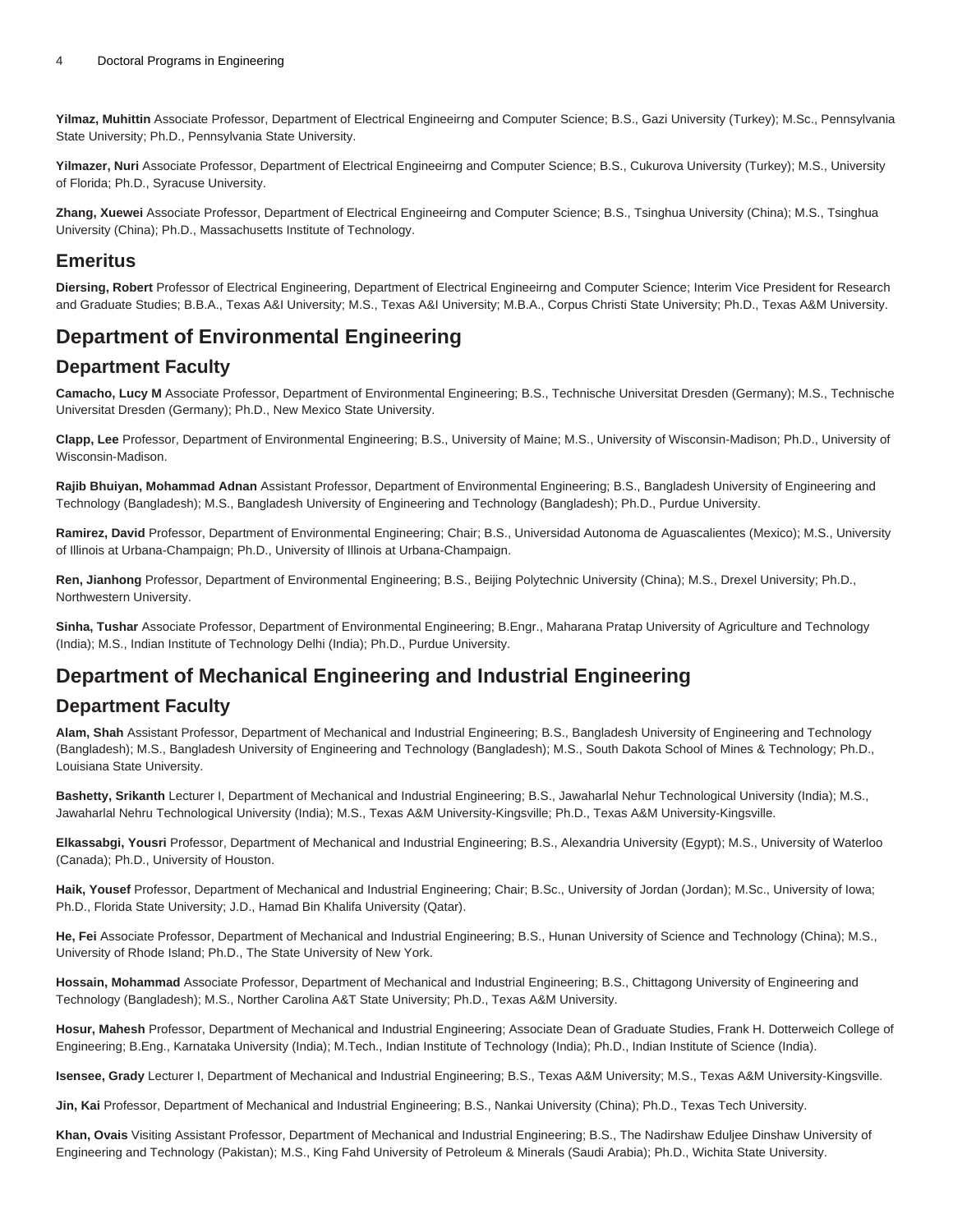**Lee, Sangsoo** Associate Professor, Department of Mechanical and Industrial Engineering; B.En., Sogang University (South Korea); M.S., Sogang University (South Korea); Ph.D., Georgia Institute of Technology.

**Li, Hua** Professor, Department of Mechanical and Industrial Engineering; B.Eng., Tsinghua University (China); Ph.D., Texas Tech University.

**Mogiligidda, Rajashekar** Lecturer I, Department of Mechanical and Industrial Engineering; B.Tech., Shanmugha Arts, Science, Technology, and Research Academy (India); M.S., Texas A&M University-Kingsville.

**Oh, Joon-Yeoul** Associate Professor, Department of Mechanical and Industrial Engineering; B.S., Chong-Ju University (South Korea); M.S., Chong-Ju University (South Korea); M.S., New Mexico State University; Ph.D., New Mexico State University.

**Ozcelik, Selahattin** Professor, Department of Mechanical and Industrial Engineering; B.S., Technical University of Istanbul (Turkey); M.S., Texas A&I University; Ph.D., Rensselaer Polytechnic Institute.

Peel, Larry D Professor, Department of Mechanical and Industrial Engineering; B.S., Utah State University; M.S., Virginia Polytechnic Institute and State University; Ph.D., Brigham Young University.

**Yang, Xue** Associate Professor, Department of Mechanical and Industrial Engineering; B.S., Tsinghua University (China); M.S., Tsinghua University (China); Ph.D., Purdue University.

**Zhou, Hong** Professor, Department of Mechanical and Industrial Engineering; B.S., Northern Jiaotong University (China); M.S., Southeast University (China); Ph.D., Tennessee Technological University.

# **Engineering (PHEN)**

# **Electrical Engineering (EEEN)**

#### **EEEN 6303** Spec Tops in Elec Engineering **3 SCH (3-0)**

Courses offered under this Special Topics denomination concentrate on themes not present in the current EECS curriculum, or can also be offered to strengthen and provide further depth of study in important areas of electrical engineering. Topics vary to reflect new developments and interests on emerging areas of electrical engineering. May be repeated when topic changes.

#### **EEEN 6306** Prop/Dissertation Research **9 SCH (0-0-9)**

Students undertaking dissertation research towards fulfilling doctoral dissertation proposal and dissertation requirements are required to register for this course.

#### **EEEN 6310** Intell. Control Optimization **3 SCH (3-0)**

Artificial intelligence, Biomimicry, Fuzzy Logic, Neural Networks, Deep Learning, General Algorithms, and Expert Systems for Intelligent Control Systems and Optimization. Prerequisite: Graduate Standing

#### **EEEN 6311** Nonlinear Systems **3 SCH (3-0)**

Nonlinear systems and stability, linearization, phase plane analysis, describing functions, Lyapunov stability, feedback linearization, singular perturbations, model reduction, chaos control and sliding mode control. Prerequisite: Graduate Standing

#### **EEEN 6383** Robust System Theory **3 SCH (3-0)**

Signal and system norms, Structured and unstructured uncertainty, Robustness (stability and performance) analysis in time and frequency domains, Convex Optimization (Linear Matrix Inequalities (LMI), Semi-definite programming), Linear Fractional Transformations (LFT), H2 and H# and u controller designs, Youla parametrization, Linear parameter varying (PV) systems. Prerequisite: A Linear Systems Analysis Course.

#### **EEEN 6385** Adaptive Array Systems **3 SCH (3-0)**

Antenna Parameters, Terminology, Antenna Arrays, Spatial Filtering, Adaptive Antenna Arrays, Mutual Coupling & Correlation, Narrowband Array Systems (Beam Steering, Grating Lobes, Amplitude Weights), Adaptive Arrays (Spatial Covariance Matrix, Multi-beam Arrays, Scanning Arrays, Switched Beam Beamformers, Fully Adaptive Beamformers, Fourier Method, Capon's Minimum Variance, The MUSIC Algorithm, ESPRIT, Maximum Likelihood Techniques, Spatial Smoothing.

# **Environmental Engineering (EVEN)**

#### **EVEN 6102** Grad Sem in Environmental Engr **1 SCH (0-1)**

Provides students with exposure to multidisciplinary opinions on current and future environmental issues from industrial, scientific, academic, governmental and engineering experts, in an environment that fosters productive exchange of ideas. Prerequisite: graduate standing in EVEN or related discipline. Credit/Noncredit.

#### **EVEN 6301** Environ and Occupationl Health **3 SCH (3-0)**

Overview of pertinent regulations and regulatory infrastructure. Development and application of the fundamental principles that determine environmental and occupational health. Discussion of methods for controlling environmental occupational hazards. Introduction to Environmental Health and Safety Information Systems.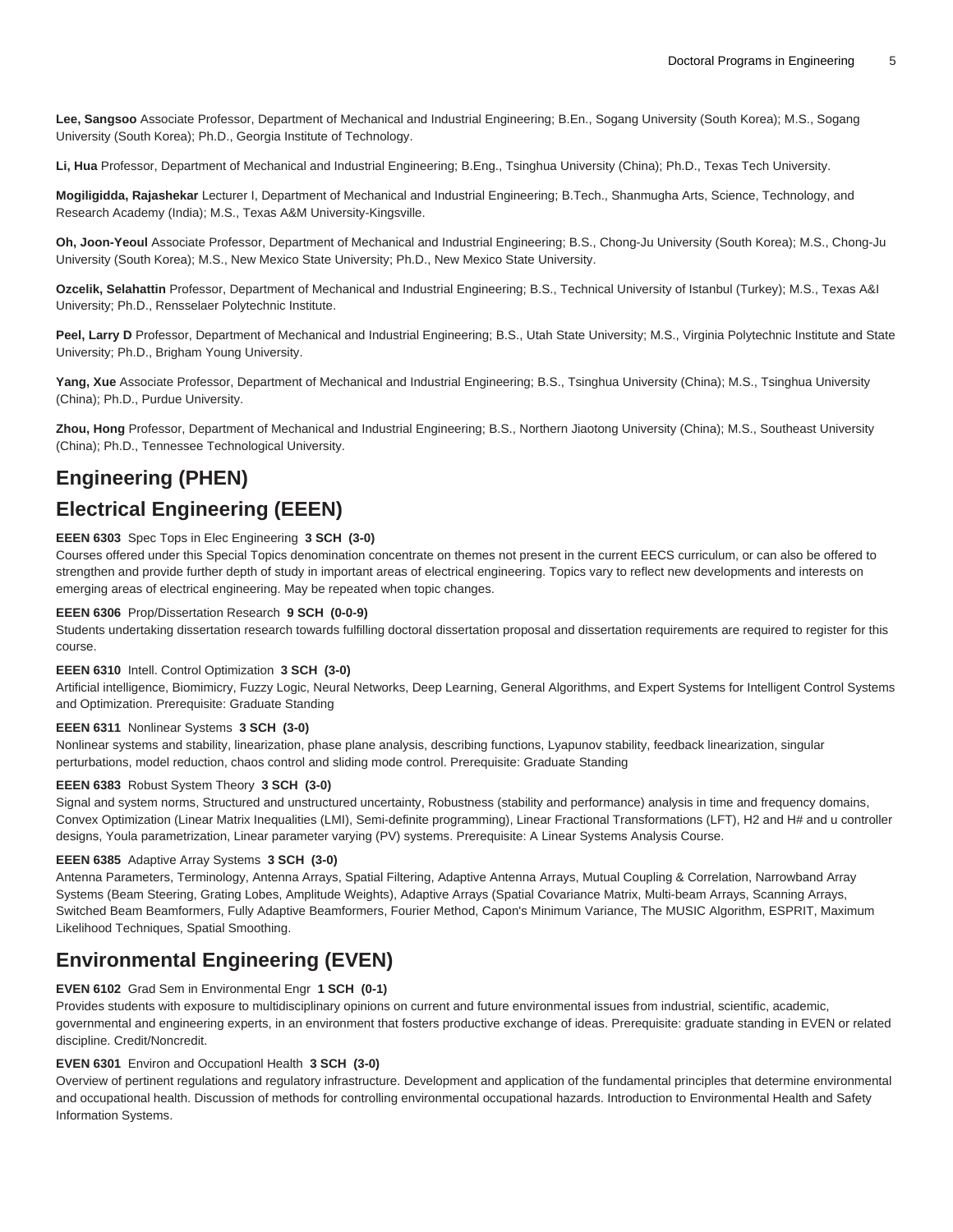#### **EVEN 6304** Internship in Environ Enginrng **1-3 SCH (1-3)**

Allows environmental engineering graduate students to participate in internships with industry, government and environmental consulting companies in career-based practical activities to broaden the skills obtained through curricular education. Attention will be given to select opportunities where the job training enhances the particular research needs of each student. Credit/Noncredit.

#### **EVEN 6306** Proposal/Dissertation Research **1-3 SCH (0-0-1-3)**

Students are allowed no more than 6 hours of registrations to complete a dissertation proposal.

#### **EVEN 6308** Fundmnls Solid Hazardous Waste **3 SCH (3-0)**

Overview of pertinent federal and state regulations. Fundamentals of solid/hazardous waste generation, management, treatment and disposal. Emphasis on the modeling aspects of the fate and transport of hazardous waste in the environment. Discussions of assessment planning, waste minimization, effective management of waste material and the application of treatment and disposal technologies.

#### **EVEN 6309** Fund Air Qual and Polutn Contr **3 SCH (3-0)**

Classification of air pollutants by the Clean Air Act and its amendments. Fundamental theories of air pollution and atmospheric science. Air pollution meteorology, atmospheric dispersion modeling and an introduction to air quality models. Control technology of gaseous air pollutants, process design variables applications.

#### **EVEN 6311** Air Quality Modeling **3 SCH (3-0)**

Physico-chemical process analysis of the atmosphere. Discussion of air quality models, types and applications. Development of an atmospheric chemical transport model for urban and regional scale applications. Performance evaluation and statistical assessment of air quality models. Stochastic modeling and analysis of air quality problems. Prerequisite: MATH 3320.

#### **EVEN 6312** Sur Water Quality Modeling **3 SCH (3-0)**

Ecological and human effects assessment; environmental decision criteria; monitoring strategies; environmental exposure assessment; development of pollutant transport, fate and persistence models; model parameter estimation. Prerequisites: MATH 3320.

#### **EVEN 6313** Ground Water Contaminant **3 SCH (3-0)**

Advanced topics in groundwater flow problems and contaminant transport modeling, including groundwater transport model selection, initialization and calibration with an emphasis on model application to regional water resources protection and planning. Prerequisites: MATH 3320.

#### **EVEN 6316** Fundamentls of Environ Biotech **3 SCH (3-0)**

Overview of microbiology fundamentals and development of quantitative tools for describing stoichiometry, microbial energetics, microbial kinetics, biofilm kinetics and bioreactor mass balances. Application of these tools for designing processes for treating solid, liquid and gas phase pollutants, including solid waste composting, wastewater treatment, sludge digestion, bioremediation and air biofiltration. Analysis of complex biological systems involving dynamic multispecies interactions.

#### **EVEN 6318** Enviro System Modeling **3 SCH (3-0)**

Designed to introduce the basic approaches for modeling environmental systems. Impacts from anthropogenic activities to the environment will be systematically evaluated via the use of various simulation approaches. Case studies in understanding complex environmental systems will be incorporated to enhance the integrated skills available for model synthesis via multidisciplinary analysis. Prerequisite: MATH 3320.

#### **EVEN 6319** Chem Prin of Envir Eng Design **3 SCH (3-0)**

Discussions and applications of chemical principles in disinfection, air pollution, geochemistry and aquatic, microbial, redox and coagulation chemistry in systems design for environmental engineering. Introduction to chemical computer models for environmental applications. An overview of the biogeochemistry of natural water systems and the chemistry of the atmosphere.

#### **EVEN 6325** Physical-Chem Water Treatment **3 SCH (3-0)**

Overview of the theory and mechanisms governing physical and chemical water treatment processes. Application of chemical and physical process theory to the practical design of systems for water and wastewater treatment and residuals management. Basic design features of the treatment systems are presented, with an emphasis on the underlying principles. Prerequisite: graduate standing.

#### **EVEN 6329** Environ Monitor and Measurmnts **3 SCH (1-3)**

An integrated experience in developing and designing laboratory experiments and field sampling campaigns, acquiring and analyzing high quality data for understanding environmental phenomena and presenting experimental results using state-of-the-art communication tools. Emphasis is also on project-oriented, team-based projects that promote collaborative learning.

#### **EVEN 6332** Environmental Data Analysis **3 SCH (3-0)**

Topics concerning the unique characteristics of environmental data, the process of statistical characterization, the identification of system changes, the usefulness of non-parametric approaches and the utilization of data in characterizing risk and the determination of acceptable environmental cleanup standards to manage risk. Prerequisites: MATH 3320.

#### **EVEN 6340** Decision Sci for Environ Systm **3 SCH (3-0)**

Provides the fundamentals of decision science theory in support of large-scale complex environmental systems analysis. Discussions and lectures will cover the realm of multi-criteria decision-making. The basics of multi-attribute decision-making and multi-objective stochastic programming, gray programming, fuzzy programming and their combinations will be emphasized.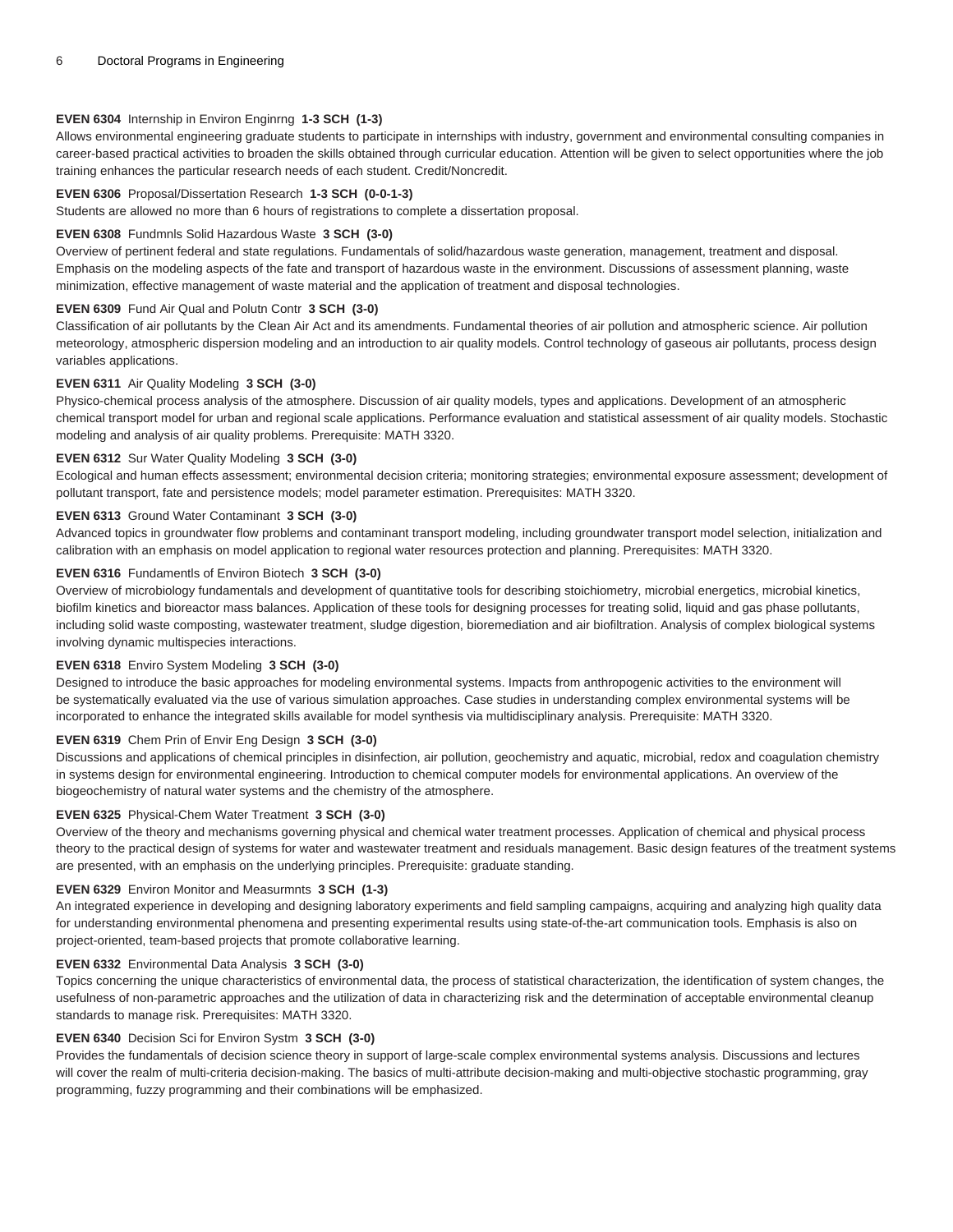#### **EVEN 6341** Enviromental Informatics **3 SCH (3-0)**

Introduction to environmental data types and structures. Discussion of database design and tools, data warehousing: environmental information management using Geographic Information Systems (GIS), theory and environmental application of remote-sensing technologies; environmental knowledge management and decision support using knowledge-based systems.

#### **EVEN 6342** Enginerng Optimzatn Envron Sys **3 SCH (3-0)**

Provides the fundamentals of optimization theories and their real world application potential for environmental systems planning and pollution control. Class discussions of fundamental operational research techniques cover linear programming, integer programming, dynamic programming and nonlinear programming. Case studies are designed to deal with the typical planning, design and operation problems for environmental infrastructure systems with regard to complex multidisciplinary decision-making.

#### **EVEN 6354** Enviromental Regs&Policy **3 SCH (3-0)**

Overview of federal and state regulations and international agreements for the protection of human and environmental health. Legal, social, political and economic patterns and processes, which set the stage for the development of environmental policy. Impacts and interactions of environmental regulation and policy on the design and implementation of environmental management systems in the public and private sectors. Discussion of environmental ethics and interactions with the environmental engineering profession and with the formulation of environmental regulations and policy.

#### **EVEN 6356** Spec Top in Environ Enginerng **3 SCH (3-0)**

Courses offered under this Special Topics denomination concentrate on themes not present in the current EVEN curriculum, or can also be offered to strengthen and provide further depth of study in important areas of environmental engineering. Topics vary to reflect new developments and interests on emerging areas of environmental engineering. May be repeated when topic changes.

# **Mechanical Engineering (MEEN)**

#### **MEEN 6303** Special Topics Mechanical Eng **3 SCH (3-0)**

One or more advanced topics to strengthen and provide further depth of study in important areas of Mechanical Engineering. May be repeated when topic changes.

#### **MEEN 6306** Proposal/Dissertation Research **1-9 SCH (0-0-1-9)**

This course is for doctoral students undertaking dissertation research to take towards fulfilling doctoral dissertation proposal and dissertation requirements.

#### **MEEN 6321** Adv Eng Data Analysis & Opt **3 SCH (3-0)**

Data collection and random sampling methods for engineering applications, advanced probability and data analysis for engineering problems, linear and non-linear regressions including multi-variable regression, and heuristic optimization algorithms.

#### **MEEN 6325** Analytical Dynamics **3 SCH (3-0)**

Generalized coordinates and forces. Hamilton's principle and equations. Quasi-coordinates and quasi-velocities. Gibbs-Appeal equations. Kane's equations. Stability of nonlinear dynamic systems. Analyses of nonlinear dynamic systems. Prerequisite: engineering graduate student.

#### **MEEN 6326** Advanced Control Systems **3 SCH (3-0)**

Input-output and state space representation of linear continuous and discrete time dynamic systems. Controllability, observability, and Lyapunov stability. Design and analysis of single and multi-variable feedback control systems. State observer, linear quadratic optimum control, linear robust control. Application to engineering system.

#### **MEEN 6327** Nonlinear Solid Mechanics **3 SCH (3-0)**

Constitutive equations for nonlinear behaviors of solids. Nonlinear strains and stresses of solids. Material and geometric nonlinearities of solids. Nonlinear deformation, buckling and stability analyses of bars, frames, plates and shells. Prerequisite: engineering graduate student.

#### **MEEN 6331** Advanced Polymer Science **3 SCH (3-0)**

Structure and properties of polymeric materials, polymer-solvent thermodynamics, physical and mechanical properties such as viscosity, glass transition, viscoelasticity, rheology, fatigue, creep, toughening principles. Prerequisite: graduate standing in science or engineering with materials science (MEEN 3344) or equivalent course taken in undergraduate study.

#### **MEEN 6332** Adv Mech Composites & Design **3 SCH (3-0)**

Lamina Stress-Strain Relationships, Effective Moduli and Strength of a Continuous Fiber-Reinforced Lamina, Hygrothermal Behavior, Analysis of Laminates, and Selection of Laminate Designs. Prerequisite: graduate standing in science or engineering with strength of materials (CEEN 3311) or equivalent course taken in undergraduate study.

#### **MEEN 6333** Nondestructive Evaluation Tech **3 SCH (3-0)**

Importance of NDE in engineering design, manufacturing, maintenance and service, principles of NDE techniques such as penetrant, ultrasonics, Acoustic Emission, Magnetic Particle, and eddy current testing, emerging technologies in the field of NDE. Prerequisite: graduate standing in science or engineering.

# **Sustainable Energy Systems Engineering (ESEN)**

#### **ESEN 6102** Seminar in ESEN **1 SCH (1-0)**

Exposure to multidisciplinary options on current and future issues on Sustainable Energy Systems from industrial, scientific, academic, governmental and engineering experts, in an environment that fosters productive exchange of ideas. Credit/Noncredit. Prerequisite: Graduate Standing.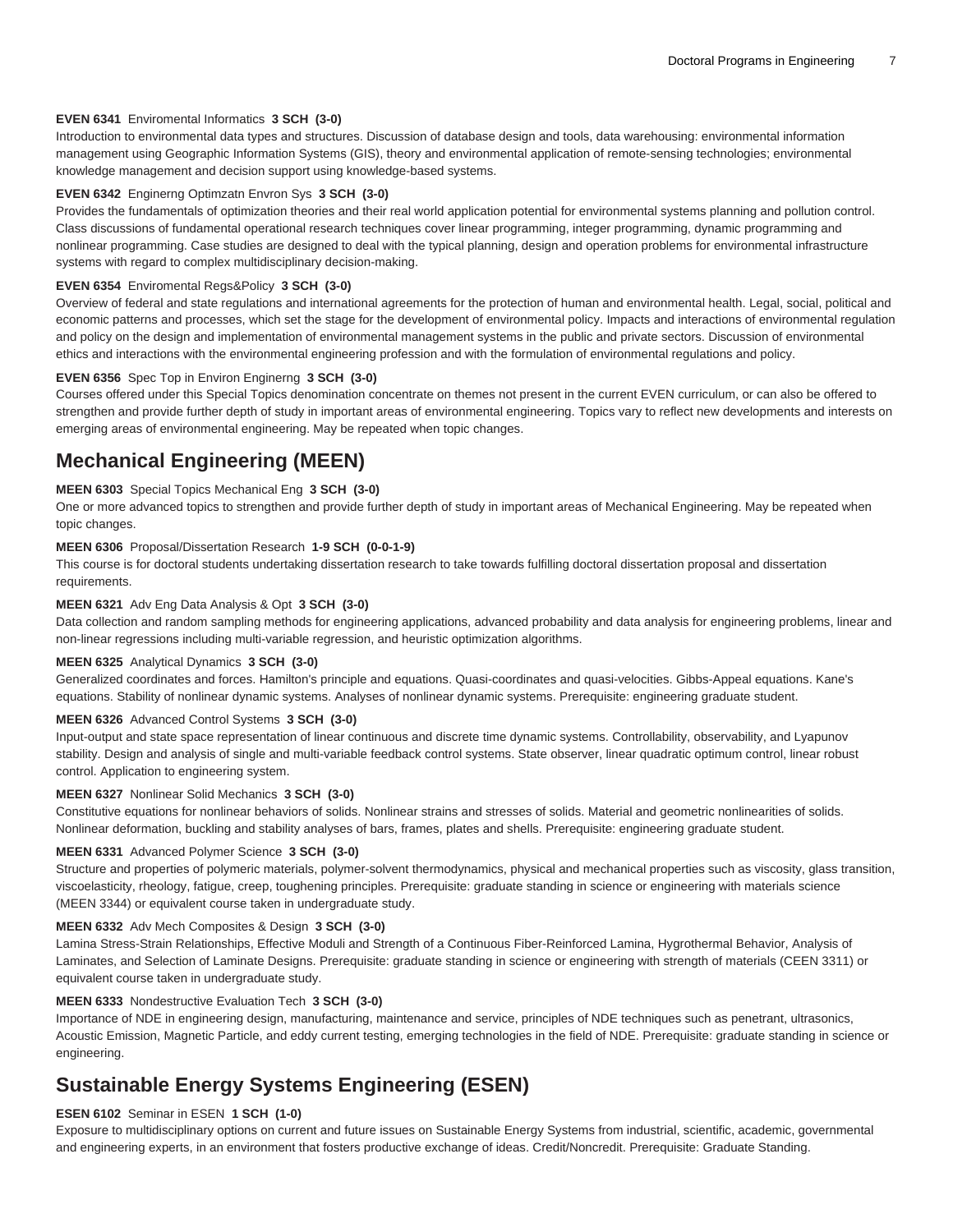#### **ESEN 6303** Adv T: Sustainable Energy Syst **3 SCH (3-0)**

One or more advanced topics. May be repeated when topic changes.

#### **ESEN 6306** Proposal/Dissertation **3 SCH (3-0)**

Proposal. The abstract and signature page of the proposal should be filed with the Office of Graduate Studies upon successful defense by the student and approval of the document by the dissertation committee. Dissertation Defense. Student must successfully defend a dissertation. A quorum of the members of the dissertation committee is required for the defense. The Graduate Council Representative must be in attendance for the defense. Dissertation. A candidate must complete a dissertation which is acceptable to the student's advisory committee and the Dean of the Graduate Studies. To be acceptable, the dissertation must give evidence that the candidate has pursued a program of research, the result of which reveals superior academic competence and a significant contribution to knowledge.

#### **ESEN 6310** Sust Energy Sys & Policy **3 SCH (3-0)**

An overview of existing and upcoming renewable energy technologies. Fundamentals of energy generation in each approach ae presented in detail. Assessment of technologies is attained based on comparative sustainability. Evaluation of energy generation technologies is established via life cycle assessment of climate change impact. Trends and probable future energy scenarios are discussed.

#### **ESEN 6311** Fund Pow Gen & Energy Storage **3 SCH (3)**

Updated power generation and storage technologies. Design and evaluation of various types of power generation, storage systems, and its components using fundamentals of interdisciplinary engineering principles and a software. Prerequisites: MEEN 5321 and MEEN 5347.

#### **ESEN 6312** Energy Sys Integ & Design **3 SCH (3-0)**

A unique system-of-systems concept to energy systems integration. The relationships among electricity, thermal, and fuel systems and data and information networks to ensure optimal integration and interoperability across the entire energy system spectrum. Prerequisites: Gradute Standing.

#### **ESEN 6313** Adv Eng Math **3 SCH (3)**

Foundation of calculus, Stochastic processes, Fundamentals of Mathematical Analysis, Optimization principles. Prerequisites: 5000 level Math Course or instructor approval.

#### **ESEN 6321** Smart Grids **3 SCH (3-0)**

Fundamentals of smart power grids, technology advances in transmission and distribution systems, policy drivers, assets and demand management, and smart grid security. Prerequisites: graduate standing and approval from instructor.

#### **ESEN 6325** Solar Power **3 SCH (3-0)**

Traditional solar cell architectures, 1st and 2nd generation solar cells, nanotubes and nanowires based solar cells, thin-film organic conjugates solar cells, CIGS solar cells, plasmonic effects and light trapping. Prerequisite: graduate standing.

#### **ESEN 6326** Characterization of Materials **3 SCH (3-0)**

This course on materials characterization techniques is designed to help engineers and scientists who have little background in materials analysis to realize the abundance of analytical methods available to provide information about their components. Characterization describes those features of composition and structure of materials that are significant for a particular preparation, study of properties or use, and suffice for reproduction of the material. The topics covered are vacuum theory, imaging techniques, vibration spectroscopy, electron emission spectroscopy, X-ray diffraction, techniques for characterization of thermal, mechanical and electrical properties. Prerequisite: Undergraduate degree in engineering or physical sciences.

#### **ESEN 6328** Nanofab & Nanoscale Dev **3 SCH (3-0)**

This course is designed to give students experience in nanofabrication methods such as thin film disposition, ethcing and lithography to manipulate a wide variety of materials including dielectrics, semiconductors, organics, polymers, metallic materials and molecular films. In addition, this course will introduce MEMS/NEMS and CMOS devices. Prerequisite: Undergraduate degree in engineering or physical sciences.

#### **ESEN 6329** Adv T: Multiphysics Modelling **3 SCH (3-0)**

Review of the macroscopic and microscopic transport laws and conservation principles that occur in the analysis of sustainable engineering systems involving multiscale and multiphysics phenomena. Methods for constructing models that involve coupling between electrical, mechanical, fluid flow, energy transport and species transport are presented through various examples and case studies. The efficient utilization of modern software tools to generate solutions, such as MATLAB and COMSOL Multiphysics, will extensively be taught along with the underlying mathematical and computational science. Graduate standing in engineering or permission of the instructor is required.

#### **ESEN 6331** Thermal Systems Engineering **3 SCH (3-0)**

Understanding of the general theory of designing thermal systems. The dynamics and factors affecting the design of thermal systems. Prerequisites: MEEN 3347 and MEEN 3392.

#### **ESEN 6333** Advanced Wind Farm Design **3 SCH (3-0)**

Advanced knowledge of wind farm design, development, and operation, including wind power estimation, wake flow effect, wind turbine selection, location selection, and layout optimization.

#### **ESEN 6334** Energy Resource Mngmnt & Optim **3 SCH (3-0)**

Advanced knowledge related to energy resource management and optimization. Different types of energy resources, including petroleum and natural gas, electricity, and renewable energy. Comprehensive real world examples to describe various optimization problems, risk and logistics management, and regulations. The latest policy initiatives and recent trends in energy resource management. Prerequisites: graduate standing and approval from **instructor.**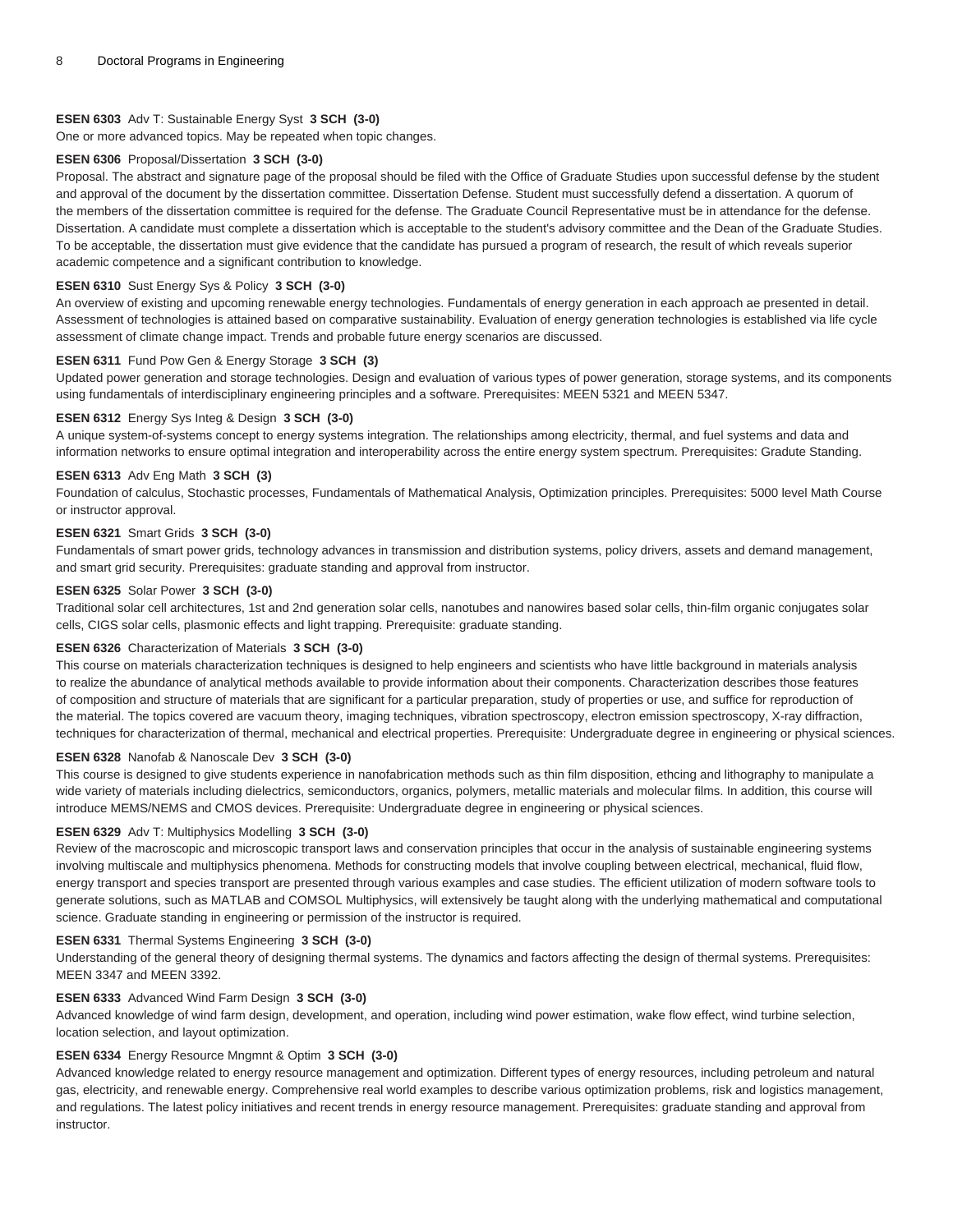#### **ESEN 6335** Wind Power **3 SCH (3-0)**

Basics of Wind Energy and Power, Kinetic Energy of Wind, Properties of Wind, Statistical Distribution of Wind Speed, Wind Measurement and Sensors, Deploying Wind Turbines in Grid, Environmental Impact of Wind Turbines, Wind Classes, Shear, Operation and Control. Prerequisite: graduate standing.

#### **ESEN 6341** Advanced Chemical Kinetics **3 SCH (3-0)**

Theory and applications of the principles of reaction kinetics to reactions involving substances in the gaseous, liquid, or solid state with an emphasis on those that occur in the energy sciences and sustainable reacting systems. Reactions catalyzed by organo-metallic complexes or solid heterogeneous catalysts and the analysis of transport-kinetic interactions for multiphase fluid-fluid and fluid-solid systems. Experimental techniques for measurement of reaction rates for both single phase and multiphase reaction environments. Prerequisites: Graduate standing and permission of instructor.

# **Environmental Engineering, Ph.D.**

### **Coursework**

**Core Courses:** Fundamentals of Solid and Hazardous Waste, Chemical Principles for Environmental Engineering Design, Physical-Chemical Water Treatment Processes, Fundamentals of Air Quality and Pollution Control, Fundamentals of Environmental Biotechnology, Environmental Data Analysis.

Research in Environmental Engineering, Environmental Engineering Graduate Seminar

**Elective Courses:** Environmental Monitoring and Measurements, Environmental Regulations and Policy, Environmental and Occupational Health, Air Quality Modeling, Surface Water Quality Modeling, Groundwater Contaminant Transport Modeling, Ecosystem Modeling, Environmental Systems Modeling, Environmental Risk Assessment and Risk Management, Ecological Engineering, Industrial Ecology, Decision Sciences for Environmental Systems, Environmental Systems Engineering, Environmental Management Systems, Environmental Exposure Assessment, and other special topics.

### **Initial Degree Plan**

The student must file an initial degree plan with the Graduate Dean within one semester of being admitted to the Ph.D. program in Environmental Engineering. The PhD degree plan must include 24 to 36 credits of coursework, 6 credit hours of graduate seminar, and 21 to 33 credit hours of research.

### **Normal Course Load**

A full-time status course load is 9 credit hours during the fall or spring semesters, and 3 credit hours each summer. For students at the dissertation stage who have completed all required coursework, enrollment in Research/Dissertation (EVEN 6306) constitutes full load.

### **Research Credits**

Research credits (EVEN 6306) counted towards the doctoral degree plan must be associated with documented achievements, the first being successful completion of the doctoral qualifying exam. Letter grades ("A", "B", etc.) in EVEN 6306 will be assigned only for the research proposal and for the dissertation defense; all other research credits used for the final degree plan will be assigned a grade of "CR". Students who make satisfactory research progress during a semester, but without documented achievements will be assigned a grade of "S", while students making unsatisfactory progress will be assigned a grade of "U". Examples of documented achievements include, but are not limited to, the development of a new research methodology, research-related presentations at professional conferences, and publication of research in peer-reviewed journals.

### **Course Longevity**

A student must complete all requirements for the doctoral degree, including the dissertation, within ten consecutive years of initial registration. Graduate credits older than ten years are not applicable toward a doctoral degree without written permission of the Graduate Dean.

All doctoral course work (including the dissertation) will be satisfactorily completed by the doctoral student in a maximum of 99 semester credit hours. If the Graduate Dean approves in writing that a student may proceed beyond the 99 credit hour limit, the student will be assessed out-of-state tuition.

### **Qualifying Examination**

The student must successfully complete a qualifying examination after completing 15 credit hours of course work and before completing the first 30 credit hours applicable toward the Ph.D. degree, as defined in the initial degree plan. The qualifying exam will be formulated by the faculty in the Department of Environmental Engineering with the purpose of evaluating the student's grasp of the fundamental topics considered necessary for the successful completion of a Ph.D. in Environmental Engineering. Students failing to pass the qualifying exam may be denied candidacy. Recommendations will be made to students passing the qualifying exam concerning modifications to the initial degree plan to fill identified knowledge gaps. The students must complete their dissertation proposal within the first 45 hours of their doctoral study.

### **Admission to Candidacy**

The student must apply for candidacy in the Ph.D. program in Environmental Engineering within 45 hours of completion applicable to the Ph.D. degree as defined in their initial degree plan. Admission to candidacy requires:

- Successful completion of the qualifying exam
- Selection of a Research Adviser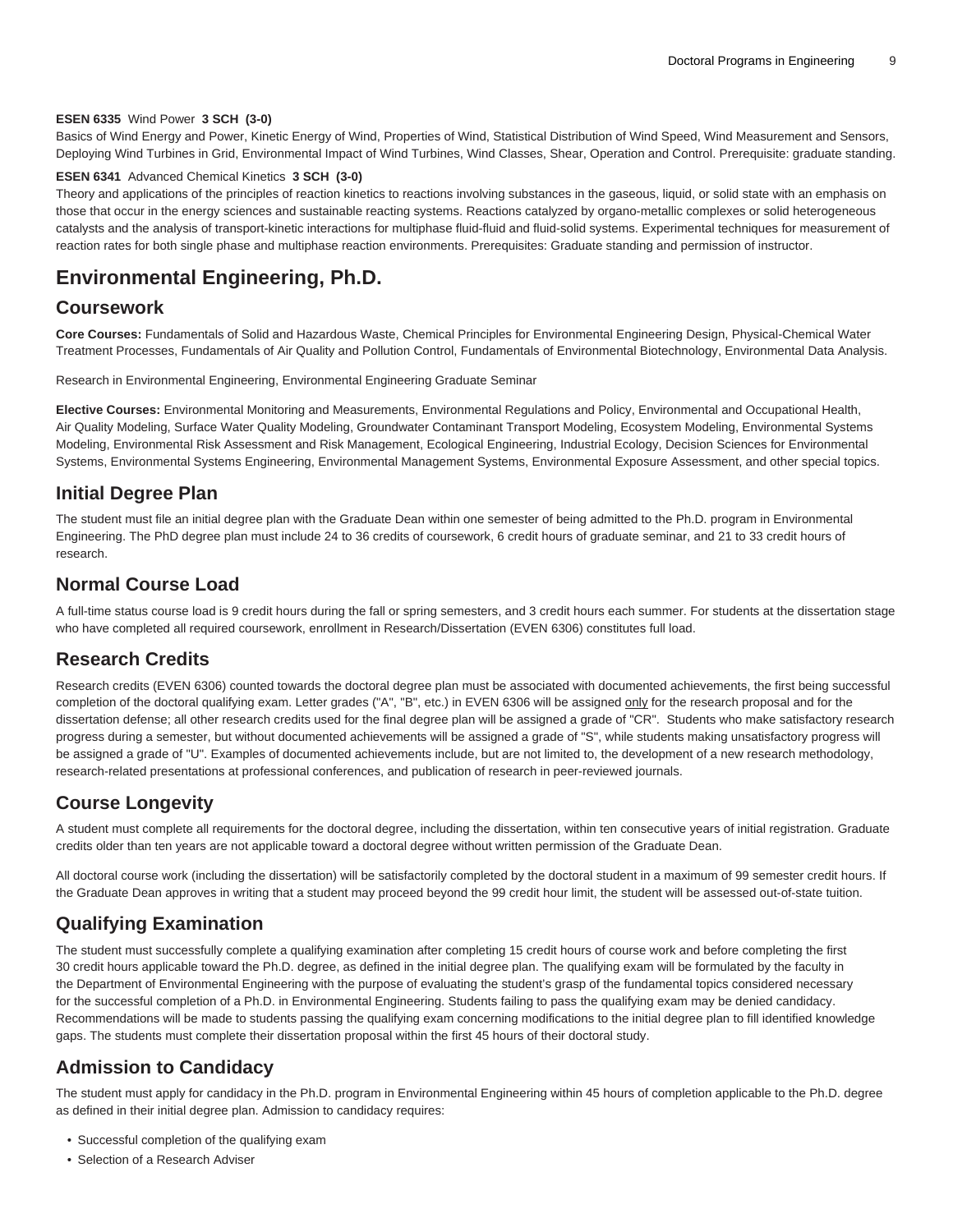- Selection of an Advisory Committee
- Filing of a final degree plan

# **Dissertation Proposal**

After passing the doctoral qualifying exam, PhD candidates are required to develop a 15-page research proposal following the general format guidelines of a federal funding agency (e.g., the National Science Foundation). PhD candidates must defend the research proposal within one year after passing the doctoral qualifying exam.

### **Dissertation**

All candidates will be required to conduct an original scientific or engineering investigation that will become the basis for the Ph.D. dissertation. The student's graduate committee and the graduate dean must approve the dissertation.

# **Completion**

The degree "Doctor of Philosophy" will be conferred on students after:

- Being admitted to candidacy.
- Maintaining (for all courses identified on their final degree plan as being applicable and non-foundation or leveling, to the Ph.D. degree) a minimum grade of "C" in each course and a cumulative grade point average of 3.0 or better on a scale of 4.0.
- Completing 21 to 33 credits of research (EVEN 6306) with grades of "A", "B", or "CR".
- Successfully defending the dissertation in the presence of the Research Adviser, Advisory Committee and the Graduate College Representative.

# **Engineering, Ph.D.**

### **Coursework**

- A direct admit PhD student is required to take 93 total credits, including at least 42 credits of didactic coursework
- A total of 63 credits to meet the graduation requirements
- A total of 6 credits of required didactic courses: 1) Advanced Engineering Math, and 2) Seminar and Research Integrity, which are 3 credits each
- A minimum 18 credits of didactic 6xxx coursework, which includes the above 6 credits
- A minimum of 30 credits of dissertation
- The remaining 15 credits can be a combination of additional coursework, dissertation or summer internships
- 5xxx courses can be taken for additional coursework
- Summer internship earned at 1 credit/internship are limited to 3 credits

A full-time status course load is nine-semester credit hours during the fall or spring semesters and three-semester credit hours during each summer session. For students at the dissertation stage, enrollment in Research/Dissertation Writing courses constitutes a full load.

#### **Transfer Credits**

The student's Advisory Committee may recommend transfer of up to a maximum of 12 credits for graduate courses taken by the student at any other institution. Transfer credits may be recommended under both core and elective categories. These courses must not be a part of the requirements of a prior degree earned and should have a grade of B and above.

#### **Initial Degree Plan**

The student must file an initial degree plan with the Graduate Dean within one semester of being admitted to the Ph.D. program in Engineering.

#### **Advisory Committee**

During the first year of his/her study in the Ph.D. program, the student and his/her Major Professor must recommend to the Director of the program the student's Advisory Committee consisting of a minimum of five members including the Major Professor. The Advisory Committee shall also serve as the Examination Committee.

#### **Course Longevity**

A student must complete all requirements for the doctoral degree, including the dissertation, within ten consecutive years of initial registration. Graduate credits older than ten years are not applicable toward a doctoral degree without the written permission of the Graduate Dean.

All doctoral course work (including the dissertation) will be satisfactorily completed by the doctoral student in a maximum of 99 semester credit hours. If the Graduate Dean approves in writing that a student may proceed beyond the 99 credit hour limit, the student will be assessed out-of-state tuition.

#### **Qualifying Examination**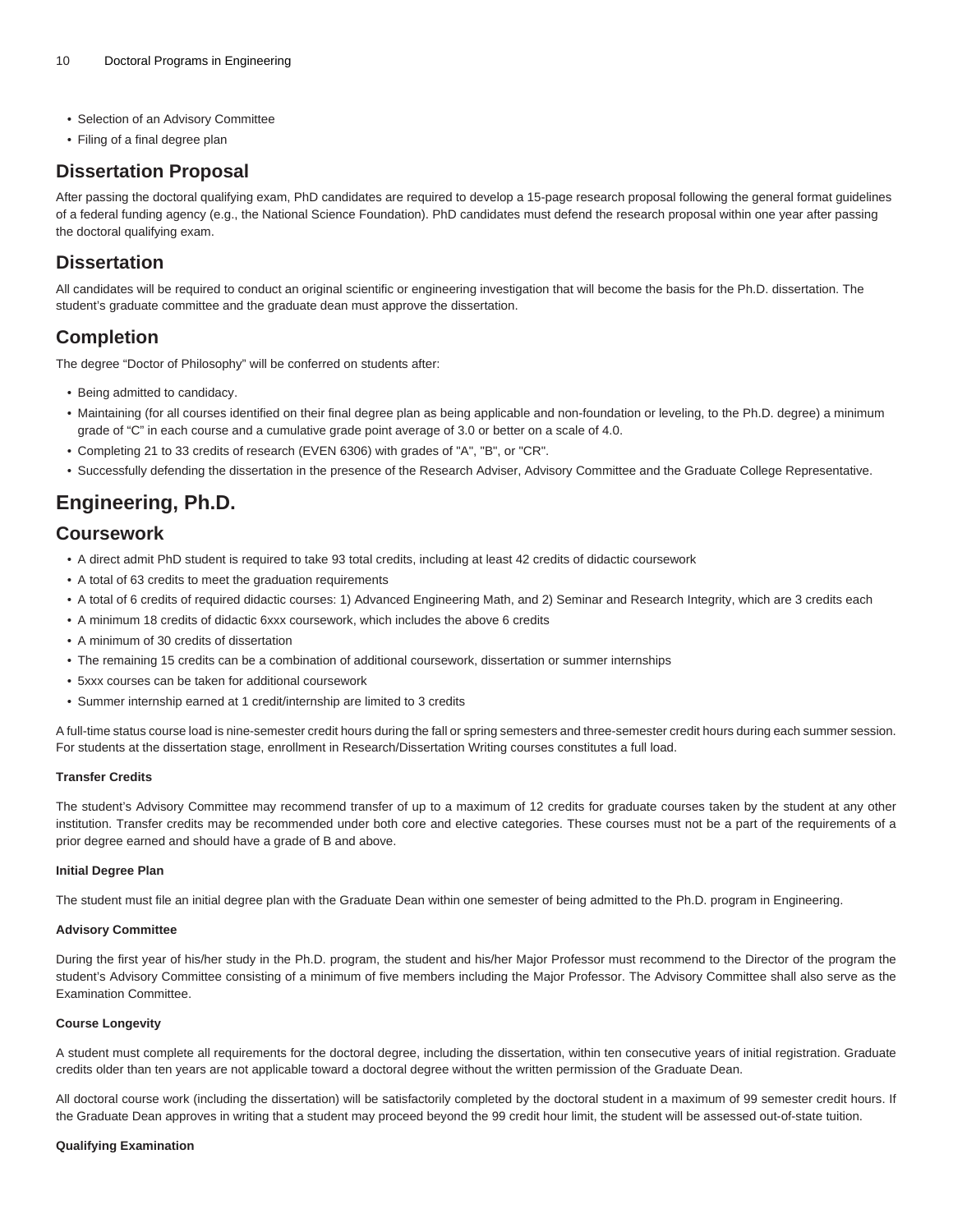The purpose of the qualifying exam (QE) is to ensure that the Ph.D. student has sufficient knowledge in at least 4 fundamental areas in the specific discipline. The written QE will be administered based on the undergraduate courses (listed below for each specialization), and is offered once per year in the middle of the Fall semester (normally late September or October).

All Ph.D. students are required to take the QE in the subsequent Fall semester after starting the Ph.D. program, and pass all portions of the exam before the next Fall semester, in order to be eligible for continued support from the department or college (e.g., TA or fellowship); RA funding is at the discretion of the grant Principal Investigator. For example, if a student started at TAMUK in Fall 2019 or Spring 2020, the student must take the QE in Fall 2020, and either pass all 4 sections of the QE with at least a 70%, or pass (with an A or B) the corresponding undergraduate/graduate course(s) for sections failed before Fall 2021. The appropriate corresponding course is determined by the department administering the section of the QE that the student failed.

If a student skips taking the QE in Fall 2020, the student will not be eligible for TA/fellowship support in Spring 2021 or thereafter until the student satisfies all QE requirements. If a student takes the QE in Fall 2020, but fails one or more sections, the student will still be eligible for TA/grader support in Spring 2021, but will only be eligible for TA/grader support in Fall 2021 if the student passes (with an A or B) all corresponding course(s) for sections the student failed before Fall 2021.

The Ph.D. qualifying exam consists of four 2-hour written exams covering fundamental discipline-specific material in 4 areas, selected by the student, with approval from his/her major advisor. Suggested subjects for qualifiers for different specializations are listed below.

#### **Chemical Engineering Specialization**

- Biochemical Engineering
- Chemical Process Design
- Chemical Reactor Engineering
- Conservation Principles
- Fluid Transport Phenomena
- }Heat transport Phenomena
- }Mass Transport Phenomena
- Natural Gas Process
- Process Dynamics and Control
- Process Simulation
- Thermodynamics
- Unit Operations

#### **Civil Engineering Specialization**

- Construction Materials
- Environmental Engineering
- Geotechnical Engineering
- Hydraulics and Fluid Mechanics
- Hydrology
- Mechanics of Composites
- Reinforced Concrete Design
- Statics and Dynamics
- Strength of Materials
- Structural Analysis
- Structural Steel Design
- Surveying
- Transportation Engineering

#### **Electrical Engineering Specialization**

- Applied Electromagnetics
- Circuits I
- Computer Networks
- Data Structures and Algorithms
- Digital Design
- Electronics Embedded Systems: non-processor specific assembly and C language programming
- Operating Systems
- Random Signals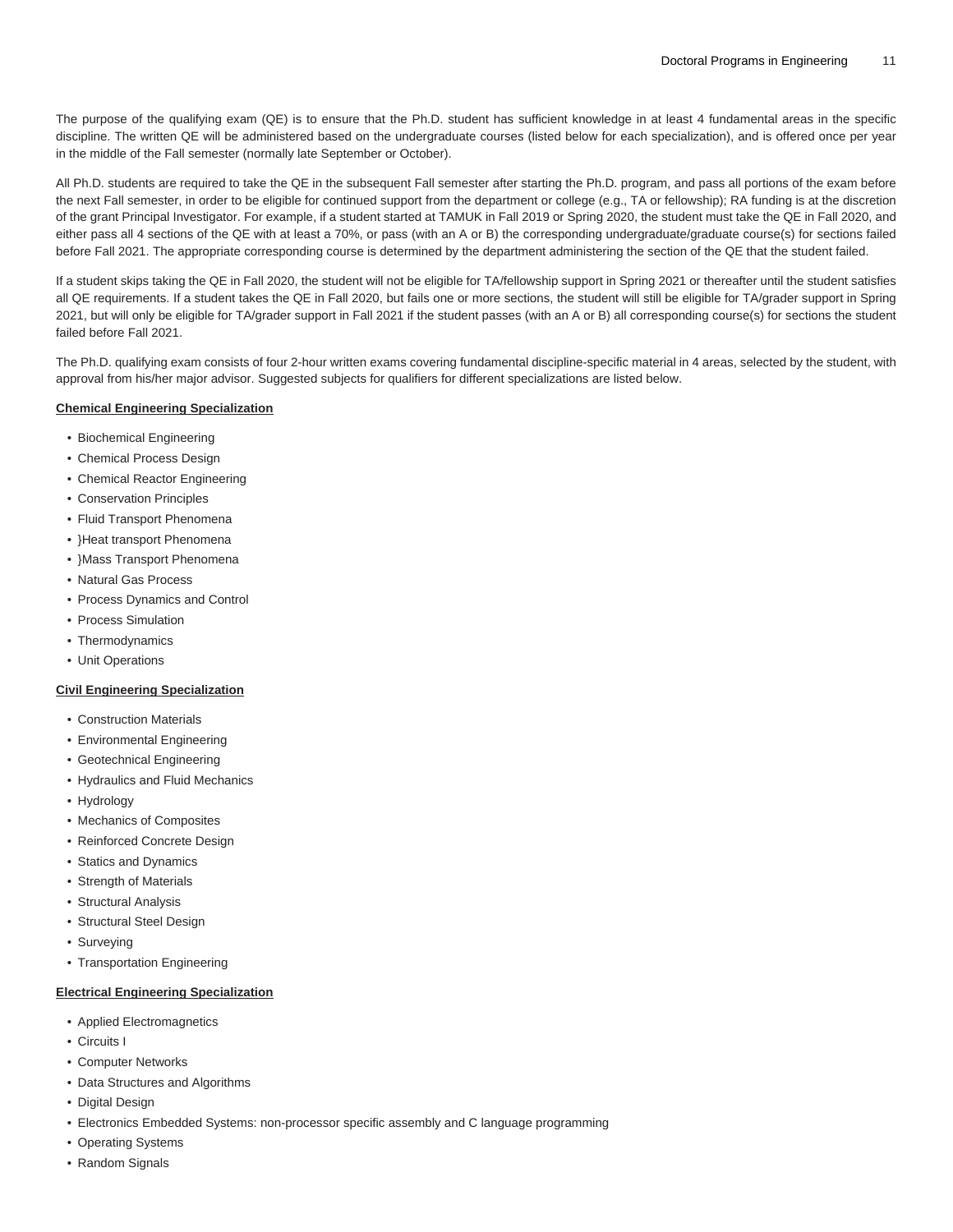- Signals & Systems
- Software Engineering I

#### **Mechanical Engineering Specialization**

- Aerodynamics
- Aerospace Structures
- Dynamics
- Engineering Design and Simulation
- Engineering Vibrations
- Fluid Mechanics
- Heat Transfer
- Human Factors and Ergonomics
- IC engines
- Machine Design
- Materials Science
- Mechanics of Composites
- Nuclear Engineering
- Operations Research
- Polymer Science and Engineering
- Robotics
- Statics
- Strength of Materials
- Supply Chain Management
- Thermodynamics

#### **Sustainable Energy Engineering Specialization**

Select any combination of 4 of the above specialization areas.

In exceptional cases, advisors need to work with the director of the PhD program to choose subjects that are not in this list.

To pass, the student must achieve a score of 70% or above on each of the 4 chosen exams. If a student does not pass one or more exam(s), the student must take the corresponding undergraduate class(es) the next time offered and pass the course(s) with a grade of A or B. Note that undergraduate courses may not be covered by a student's tuition waiver; therefore, the student may be required to pay to take an undergraduate course him/herself. Failure to pass the Ph.D. qualifying exam will result in the dismissal of the student from the program.

#### **Seminars**

A student pursuing the Ph.D. in Engineering degree is required to present at least one seminar each year during his/her course of study. The final seminar shall be his/her Final Oral Examination for the degree. The student is required to attend all seminars scheduled by the department.

#### **Admission to Candidacy**

The student must apply for candidacy in the Ph.D. in Engineering program within 45 credit hours of completion applicable to the Ph.D. degree as defined in their initial degree plan. Admission to candidacy requires:

- Successful completion of the qualifying exam
- Selection of a Research Adviser
- Selection of an Advisory Committee
- Filing of a final degree plan
- Submission and successful defense of a dissertation proposal

#### **Candidacy Examination**

The purpose of the candidacy exam is to ensure that the student a has sufficient understanding of the technical literature in his/her field, and has formulated a research topic and plan that is sufficient for earning the Engineering Ph.D. degree. The candidacy exam consists of a written

(15 page max) and oral (approximately 30 minutes plus questions) proposal for his/her Ph.D. research, which is evaluated by his/her advisory committee. This research proposal should include: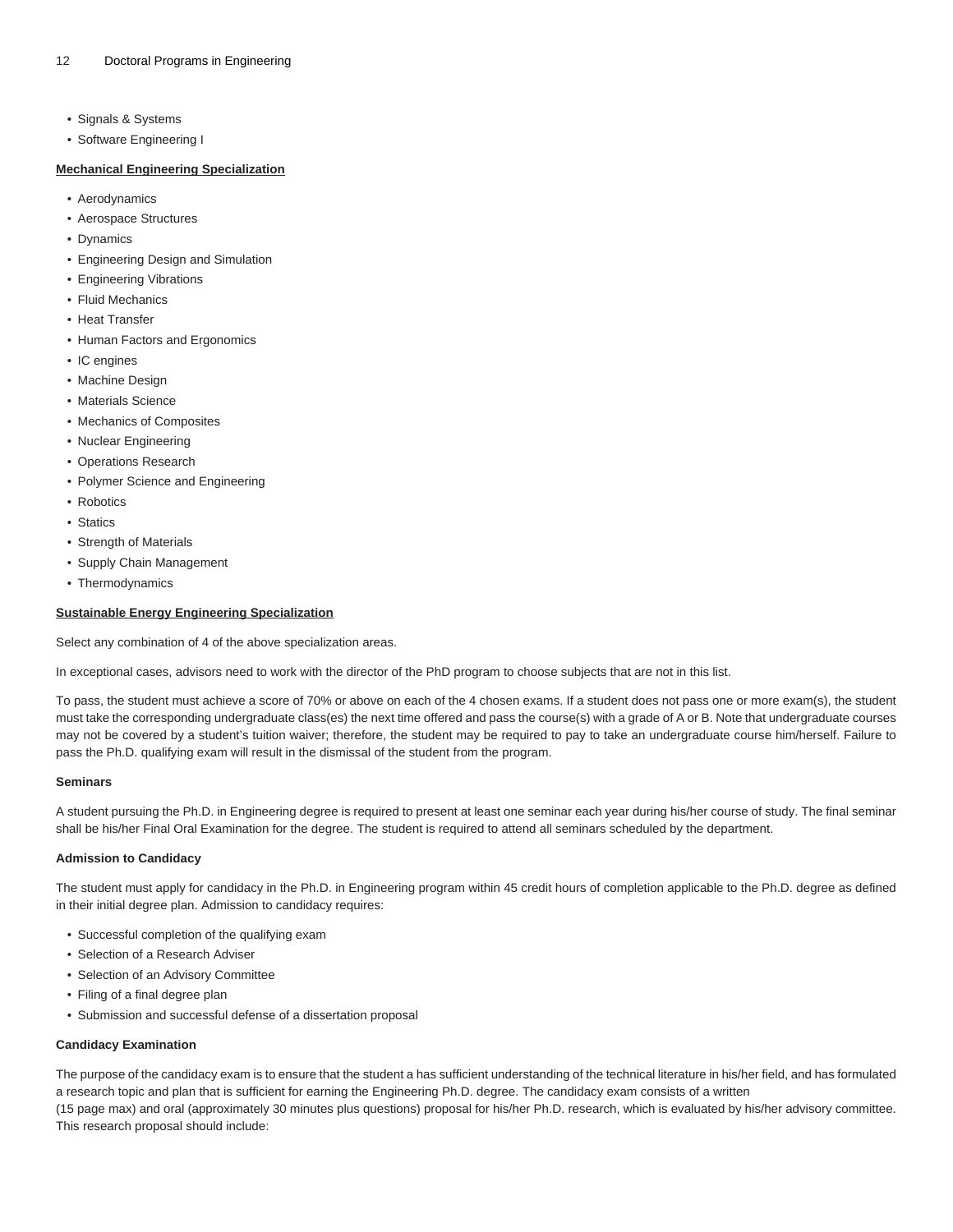- Objective of the student's work or the hypothesis he/she wishes to investigate
- Explanation of why this topic is significant
- Explanation of what others have done in the area
- Explanation of how the student proposes to attack this problem
- Preliminary results, and submitted, accepted, and published papers, if any
- Expected results and implications

The written proposal must be given to the advisory committee at least 7 days before the oral exam. A student must pass the qualifying exam before taking the candidacy exam. The candidacy exam is typically taken after most courses have been completed. It is strongly suggested that the student take the candidacy examination at least one year prior to the dissertation defense.

Permission to schedule the oral examination must be requested of the Graduate School by the student's major adviser using the Request to Schedule Examination form. **The request to schedule must be received by the Graduate School at least two (2) weeks prior to the examination.** Notification by the Graduate School will confirm the scheduled examination. After passing both the qualifying exam and candidacy exam (together referred to as the comprehensive/preliminary exam by the graduate school), the student advances to Ph.D. candidacy.

#### **Dissertation**

All candidates will be required to conduct an original scientific or engineering investigation that will become the basis for the Ph.D. dissertation. The student's graduate committee and the graduate dean must approve the dissertation.

#### **Dissertation Defense**

- The candidate must pass a final oral examination before being awarded the Ph.D. degree. The advisory committee shall serve as the examining committee of which the major adviser serves as chair. Any substitutions must be approved by the Dean of the Graduate Studies.
- The final examination shall cover the dissertation and knowledge fundamental thereto. Permission to schedule the final examination must be requested of the Office of the Graduate Studies by the student's major adviser using the Request to Schedule Examination form. **The Office of the Graduate Studies must receive the request to schedule at least two (2) weeks prior to the examination.** Notification by the Office of the Graduate Studies will confirm the scheduled examination.
- The dissertation in a near-final form must be given to the committee members no fewer than seven (7) days prior to the examination. If this seven (7) day stipulation cannot be met, the student must either secure the concurrence of all committee members or reschedule the examination. At the conclusion of the examination, the examining committee shall record, in writing, approval or disapproval. The Report of the Final Exam must be filed with the Office of the Graduate Studies within seven (7) days of the exam.
- Continuous enrollment is required until all degree requirements are completed, including submitting final copies of the dissertation.

#### **Publication Requirement**

**It is strongly recommended that all doctoral students have at least one paper accepted for publication in a peer-reviewed journal prior to receiving their Ph.D. degree.** Choice of acceptable journals is up to the student's major advisor and advisory committee.

#### **Completion**

- The degree "Doctor of Philosophy" will be conferred on those students who:
- Complete required coursework
- Are admitted to candidacy
- Maintain (for all courses identified on their final degree plan as being applicable and non-foundation or leveling, to the Ph.D. degree) a minimum grade of "C" in each course and a cumulative grade point average of 3.0 or better on a scale of 4.0
- Successfully defend the dissertation in the presence of the Research Advisor, Advisory Committee and the Graduate College Representative

#### **Submission Requirements**

Student and the major advisor are responsible for getting the necessary signatures and submission of all the forms and documents needed to the Office of Graduate Studies at all stages of the student's tenure at TAMUK. These include, but are not limited to:

- Qualifying examination report form
- Dissertation proposal submission form
- Signature page
- Dissertation status report form documenting dissertation defense
- Copyright form
- Plagiarism check report (e.g., TurnItIn report)
- Dissertation submission file upload form